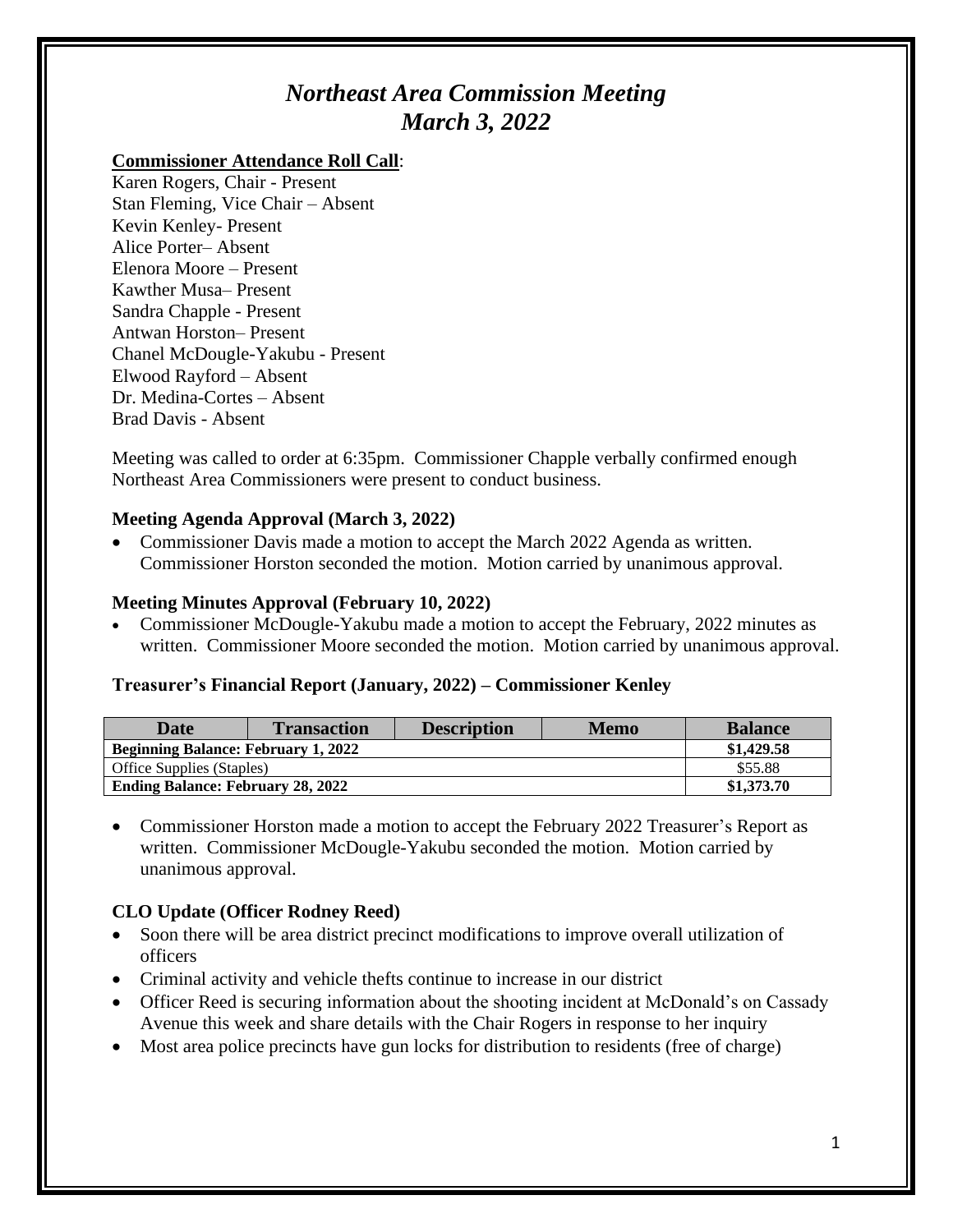#### **Guest Presentations**

- Mark Dravillas and Christopher Lohr (City of Columbus Planning Division)-C2P2 Plan:
	- o Distributed a handout illustrating the design guideline for the City Area Plan; the plan also includes an area land use plan (currently being updated)
	- o Commissioner Moore stated the City's design guidelines would be a useful tool for the Zoning Committee to use when making recommendations for applications; she made a motion to adopt the City's Design Guidelines to use with our current area plan
	- o Commissioner Davis suggested all Commissioners read the document before voting on accepting it for our district use. He outlined concerns relative to Commercial setback definition and possible conflicts between current and modified guidelines if adopted now instead of after the design guidelines are revised
	- o Commissioner Moore suggested tabling this discussion and vote until the April meeting to give all Commissioners an opportunity to read the plan
	- o Commissioner Kenley seconded tabling this discussion and vote until the April meeting. Motion carried by unanimous approval

#### **City of Columbus Representatives Update**

- Sarah Pomeroy, Assistant Attorney (City Attorney's Office)
	- o Liquor Abatement Group monthly hearings will resume during the week of 3/7
	- o Apartment complex complaints have significantly increased (e.g. Code Violations, etc.)
- De Lena P. Scales, Neighborhood Program Specialist (Department of Neighborhoods)
	- o A new online 311 system is being established
	- $\circ$  Upcoming Building and Zoning training will commence (Saturday, March  $5<sup>th</sup>$ )
	- o House Bill 51 was signed by Gov. DeWine permitting all Commissions to hold public meetings online (e.g... Zoom calls)
	- $\circ$  The City-wide in-door mask mandate is scheduled to end on March  $7<sup>th</sup>$
	- o The City of Columbus provided each Commissioner with a Covid test kit; more are available upon request
	- o The Treasury Fiscal report for May-December, 2021 is due. The close-out report is due May, 2022 (January-April, 2022)
	- o The State of the City Mayor's address will be virtual and takes place soon
	- $\circ$  211 is offering free tax preparation service to residents (call 211 to schedule)
	- o Dept. of Utilities is offering small business assistance for City utility charges (call 614-645-8276 for additional details)
	- o Muna Abdi-Harroud (Northside Social Worker) is providing resource assistance for housing, employment, food, education and emergency shelter. She can be reached at 614-645-6807

## **Zoning and Variance Presentations/Reports (Commissioner Moore, Zoning Chair)**

- GC22-003 3100 Easton Square, 43219 Variance Application (Representative Jeffrey L. Brown)
	- o Requesting variance to place "Flight Safety International" signage on building
	- o Commissioner Davis made a motion to approve the variance for a single sign on a floor level not occupied by the tenant. Commissioner Kenley seconded the motion. Five Commissioners approved; Two Commissioners opposed. Motion carried by majority vote.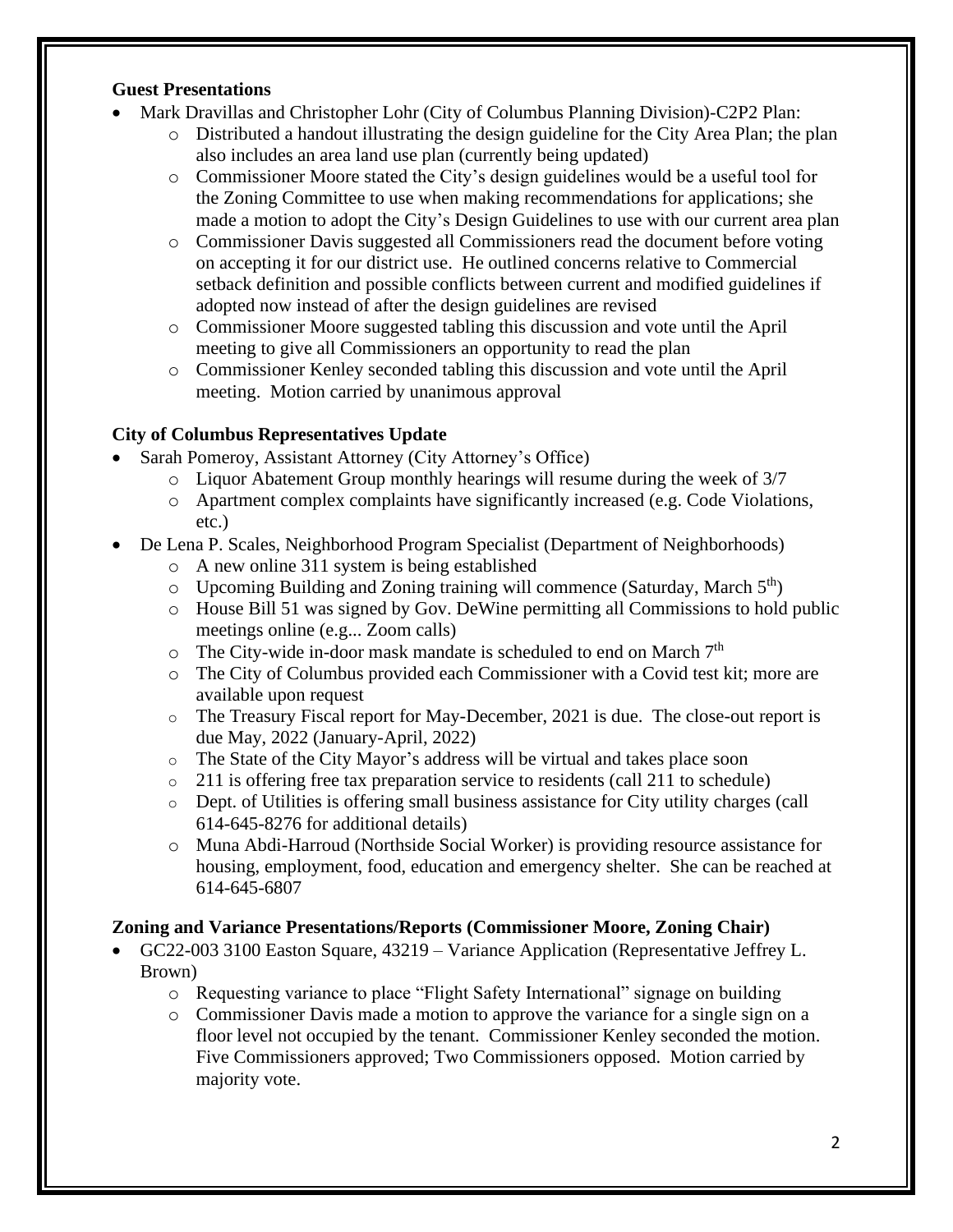- **BZA22-014 2174 Rankin Avenue, 43211** Variance Application (Representative Matthew C. Dehlendorf)
	- o Representative were not in attendance for this discussion
	- o Commissioner Moore announced these guests will present their variance request during the April Commission meeting

## **New Business (Chair Rogers)**

- House Bill 51
	- o Governor DeWine signed House Bill 51 which permits Commissioners to hold virtual meetings through June 30, 2022
	- o Commissioner Rogers proposed providing permission for her to schedule virtual meetings as needed with a reasonable advance notification period during this timeframe without having a special vote to do so
	- o Commissioner Chapple made a motion to permit Chair Rogers to schedule a virtual/zoom meeting if needed through June 30, 2022. Commissioner McDougle-Yakubu seconded the motion. (final vote to occur during the April Commission meeting)
- Election Committee
	- o Chair Rogers announced Commissioners Fleming and Musa will again be coordinating Northeast Area Commission election efforts and asked if any others Commissioners would like to assist
	- o Commissioner seats expiring in December, 2022 include: Commissioner Porter (provided notice of ending her term), Commissioner Davis (announced his intent to run for another term), Commissioner Kenley (announced his intent to end his term and resign from his Zoning Committee responsibilities) and Commissioner Rayford (no news on his term wishes) Commissioner Chapple agreed to assist the Elections Committee
	- o De Lena Scales announced there is already a City-Wide Elections process in place to follow and encouraged the Elections Committee to work with the assigned City Official (Melissa Green) to coordinate election initiatives (e.g. Marketing, Election materials, etc.)

## **Old Business (Chair Rogers)**

- CV19-125 2803 Fern Avenue; 43211 (Variance request)
	- o Commissioner Moore reviewed this property was a garage that was turned into a house and was previously denied approval by the Zoning Committee because the work was started prior to the variance request being submitted. On March 7th, the City of Columbus plans to approve this variance request so the permits can be provided to finish this project. The City of Columbus' expressed their decision in no way undermines the work of the Northeast Area Commission Zoning Committee has done regarding this case.